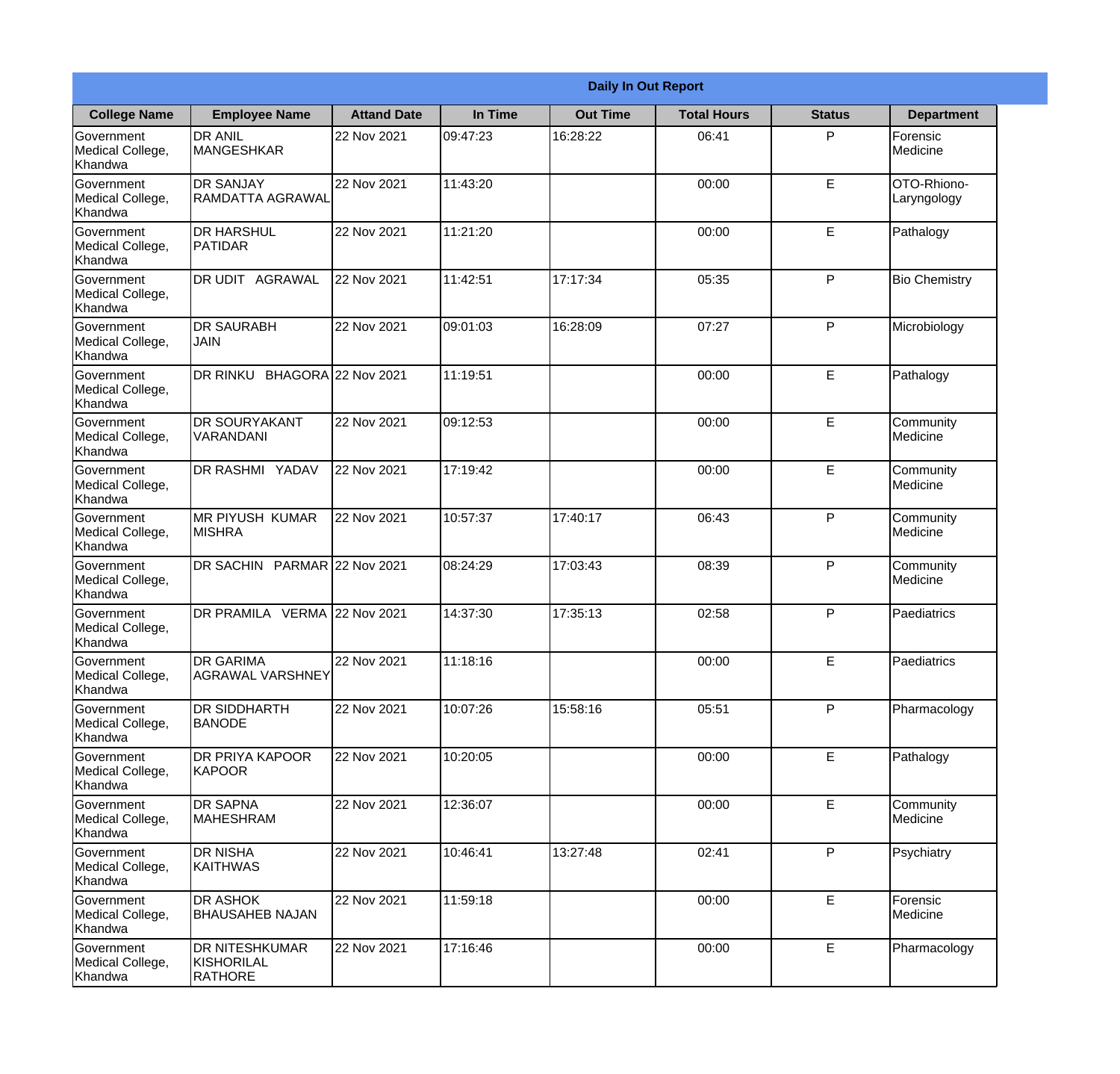| <b>Designation</b>                  | <b>Category</b> |
|-------------------------------------|-----------------|
| Assistant Professor   Para Clinical |                 |
| Professor                           | Clinical        |
| Assistant Professor Para Clinical   |                 |
| Associate Professor Non Clinical    |                 |
| Associate Professor   Para Clinical |                 |
| Assistant Professor   Para Clinical |                 |
| Demonstrator/Tutor   Para Clinical  |                 |
| Assistant Professor   Para Clinical |                 |
| Statistician                        | Para Clinical   |
| <b>Assistant Professor</b>          | Para Clinical   |
| Professor                           | Clinical        |
| Associate Professor Clinical        |                 |
| Associate Professor Para Clinical   |                 |
| Demonstrator/Tutor   Para Clinical  |                 |
| Associate Professor Para Clinical   |                 |
| <b>Assistant Professor</b>          | Clinical        |
| Associate Professor   Para Clinical |                 |
| Demonstrator/Tutor   Para Clinical  |                 |

## **Daily In Out Report**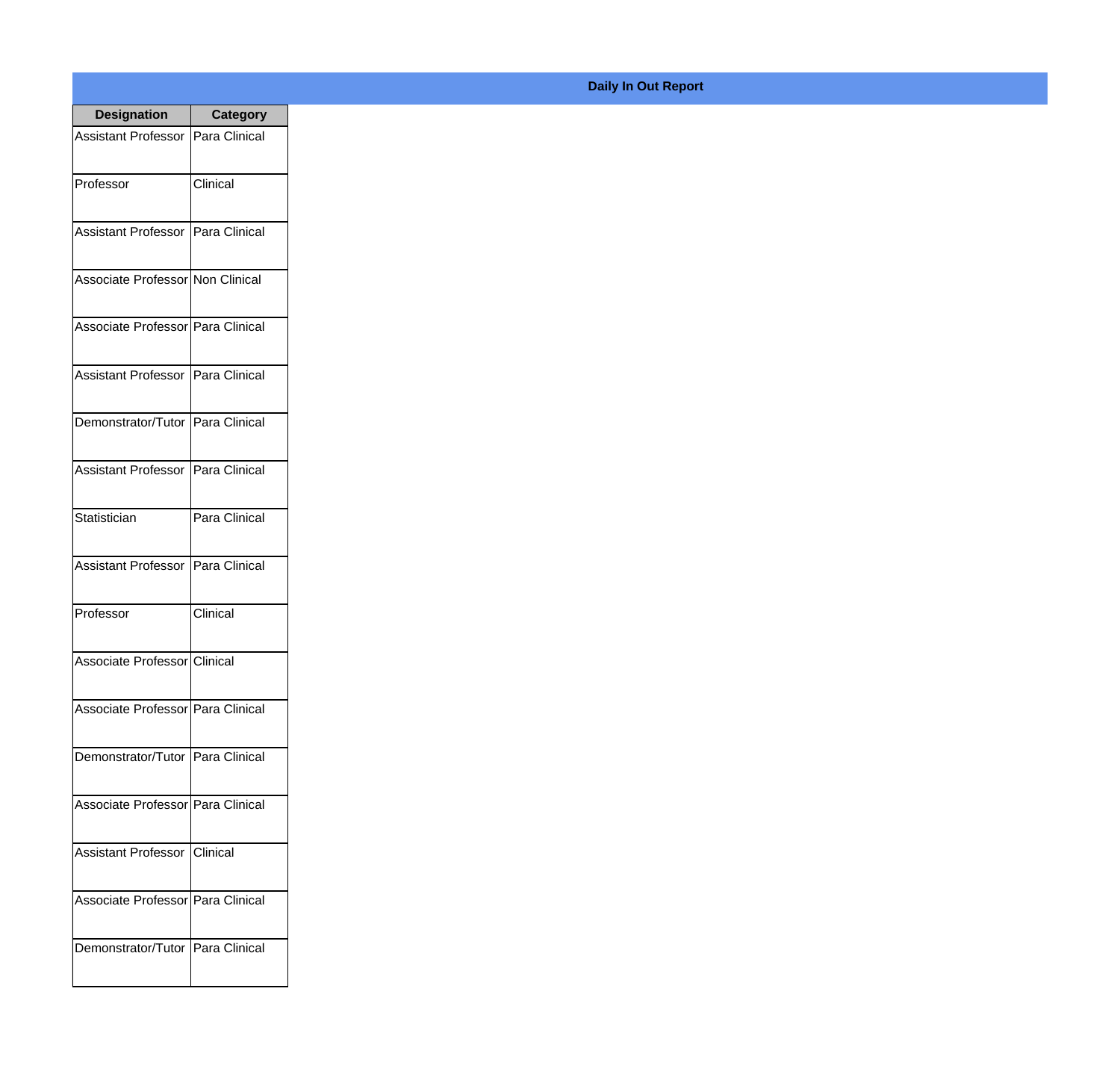|                                                  | <b>Daily In Out Report</b>              |             |          |          |       |   |                             |  |
|--------------------------------------------------|-----------------------------------------|-------------|----------|----------|-------|---|-----------------------------|--|
| Government<br>Medical College,<br>Khandwa        | <b>DR PRIYESH</b><br><b>IMARSKOLE</b>   | 22 Nov 2021 | 10:36:34 | 17:30:59 | 06:54 | P | Community<br>Medicine       |  |
| <b>Sovernment</b><br>Medical College,<br>Khandwa | <b>IDR SANGEETA</b><br><b>CHINCHOLE</b> | 22 Nov 2021 | 09:10:25 |          | 00:00 | E | Physiology                  |  |
| Government<br>Medical College,<br>Khandwa        | DR NISHA MANDLOI<br>IPANWAR             | 22 Nov 2021 | 09:58:17 | 18:22:39 | 08:24 | P | Obstetrics &<br>Gynaecology |  |
| Government<br>Medical College,<br>Khandwa        | <b>DR MUKTESHWARI</b><br>IGUPTA         | 22 Nov 2021 | 11:28:52 | 16:54:03 | 05:26 | P | Pharmacology                |  |
| Government<br>Medical College,<br>Khandwa        | <b>DR YASHPAL</b><br><b>RAY</b>         | 22 Nov 2021 | 14:24:06 |          | 00:00 | E | Anatomy                     |  |
| Government<br>Medical College,<br>Khandwa        | <b>WAGHMARE</b><br>RENU                 | 22 Nov 2021 | 11:15:56 | 18:23:05 | 07:08 | P | Community<br>lMedicine      |  |
| <b>Sovernment</b><br>Medical College,<br>Khandwa | <b>WAGHMARE</b><br>RENU                 | 22 Nov 2021 | 18:23:11 |          | 07:08 | P | Community<br>Medicine       |  |